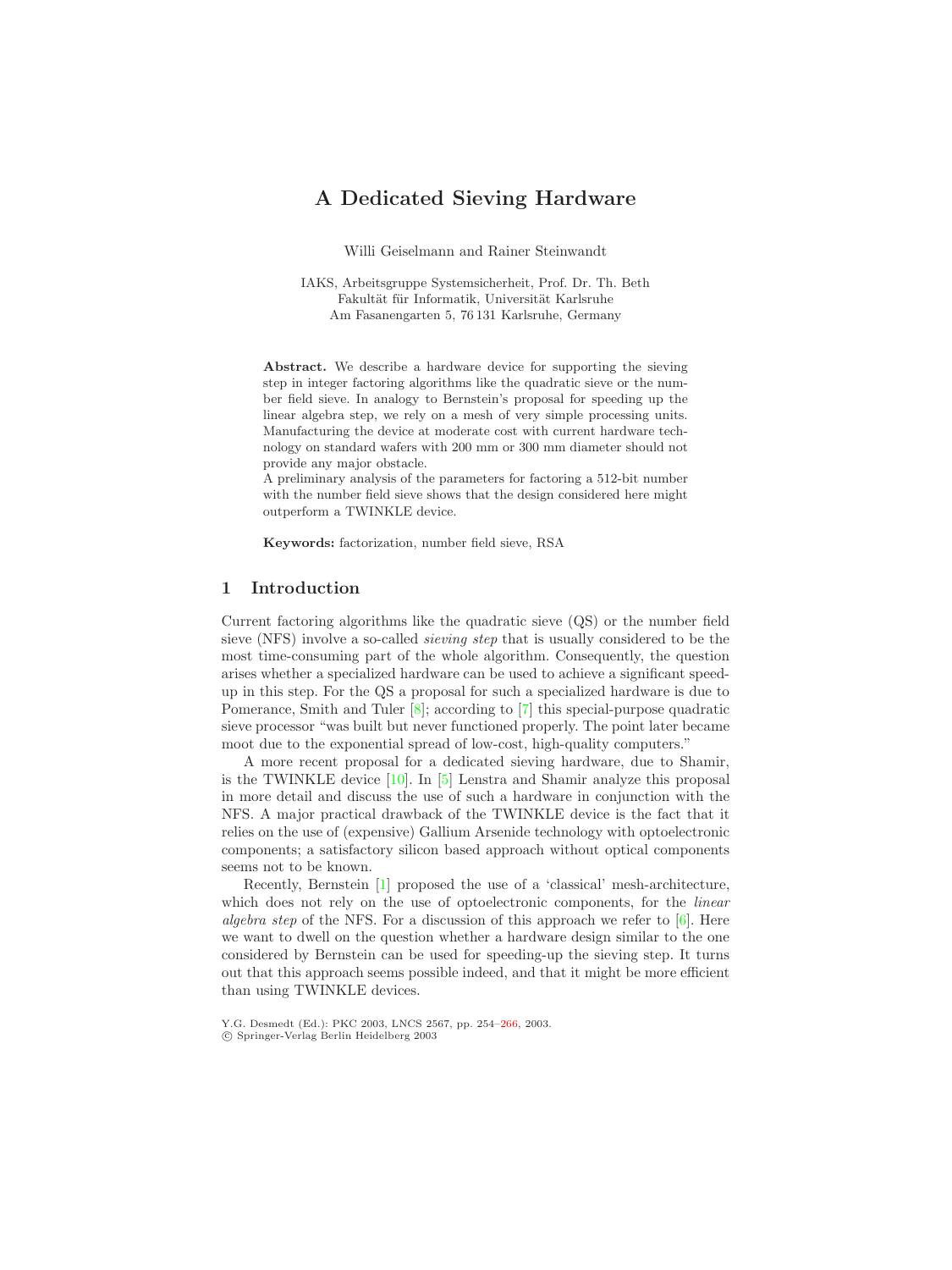<span id="page-1-0"></span>Our contribution is organized as follows: after recalling the sieving step of the NFS to the extent necessary for the sequel, we describe the algorithm we want to use for sieving, along with the corresponding hardware requirements. Thereafter we give a rough analysis of the occurring parameter sizes when dealing with 512 bit numbers. Some remarks on possible improvements and further work conclude the paper.

# **2 The Sieving Step in the NFS**

For an introduction to the number field sieve we refer to [\[4\]](#page-11-3); here we recall only those aspects of the relation collection/sieving step relevant for the sequel. The importance of this step is illustrated by the following comment from  $[6]$ , for instance: "We conclude that from a practical standpoint, the security of RSA relies exclusively on the hardness of the relation collection step of the number field sieve."

In the first step of the NFS two univariate polynomials  $f_1(x), f_2(x) \in \mathbb{Z}[x]$ are chosen that share a common root  $m$  modulo  $n$ . Typically,  $f_1(x)$  is of degree 5 and  $f_2(x)$  is monic and linear:

$$
f_1(x) = a_5x^5 + a_4x^4 + a_3x^3 + a_2x^2 + a_1x + a_0
$$
  

$$
f_2(x) = x - m
$$

where  $f_1(m) \equiv f_2(m) \equiv 0 \pmod{n}$ . From these two polynomials two bivariate and homogeneous polynomials  $F_1(x, y), F_2(x, y) \in \mathbb{Z}[x, y]$  are derived via  $F_1(x, y) := y^5 \cdot f_1(x/y)$  resp.  $F_2(x, y) := y \cdot f_2(x/y)$ . Now everything related to  $f_1(x)$  resp.  $F_1(x, y)$  is said to belong to the *algebraic side*, and everything related to  $f_2(x)$  resp.  $F_2(x, y)$  is referred to as the *rational side*. In particular, we refer to the sets

$$
P_i := \{ (p, r) : f_i(r) \equiv 0 \pmod{p}, \ p \text{ prime}, \ p < 2^{24}, \ 0 \le r < p \} \subseteq \mathbb{N}^2 \ (i = 1, 2)
$$

as algebraic and rational *factor base*, respectively. The upper bound 2<sup>24</sup> used here aims at the factorization of a 512-bit number and is taken from [\[5\]](#page-11-0).

The aim of the relation collection step is to find pairs of coprime integers  $(a, b) \in \mathbb{Z}^2$  such that *b* is positive and the values  $F_1(a, b)$  and  $F_2(a, b)$  are *smooth*. Having in mind 512-bit numbers, according to [\[5\]](#page-11-0) a sensible definition of 'smoothness' is the following:

- **Algebraic Side:**  $F_1(a, b)$  factors over the primes  $\langle 2^{24}, \text{ except for possibly } 3 \rangle$ primes  $< 10<sup>9</sup>$
- **Rational Side:**  $F_2(a, b)$  factors over the primes  $\langle 2^{24} \rangle$ , except for possibly 2 primes  $< 10<sup>9</sup>$

Of course, these parameter choices are debatable: e. g., in [\[2\]](#page-11-4) a significantly larger algebraic factor base along with only two (instead of three) large primes is used. Also, it is common to exclude small primes from the factor bases to speed up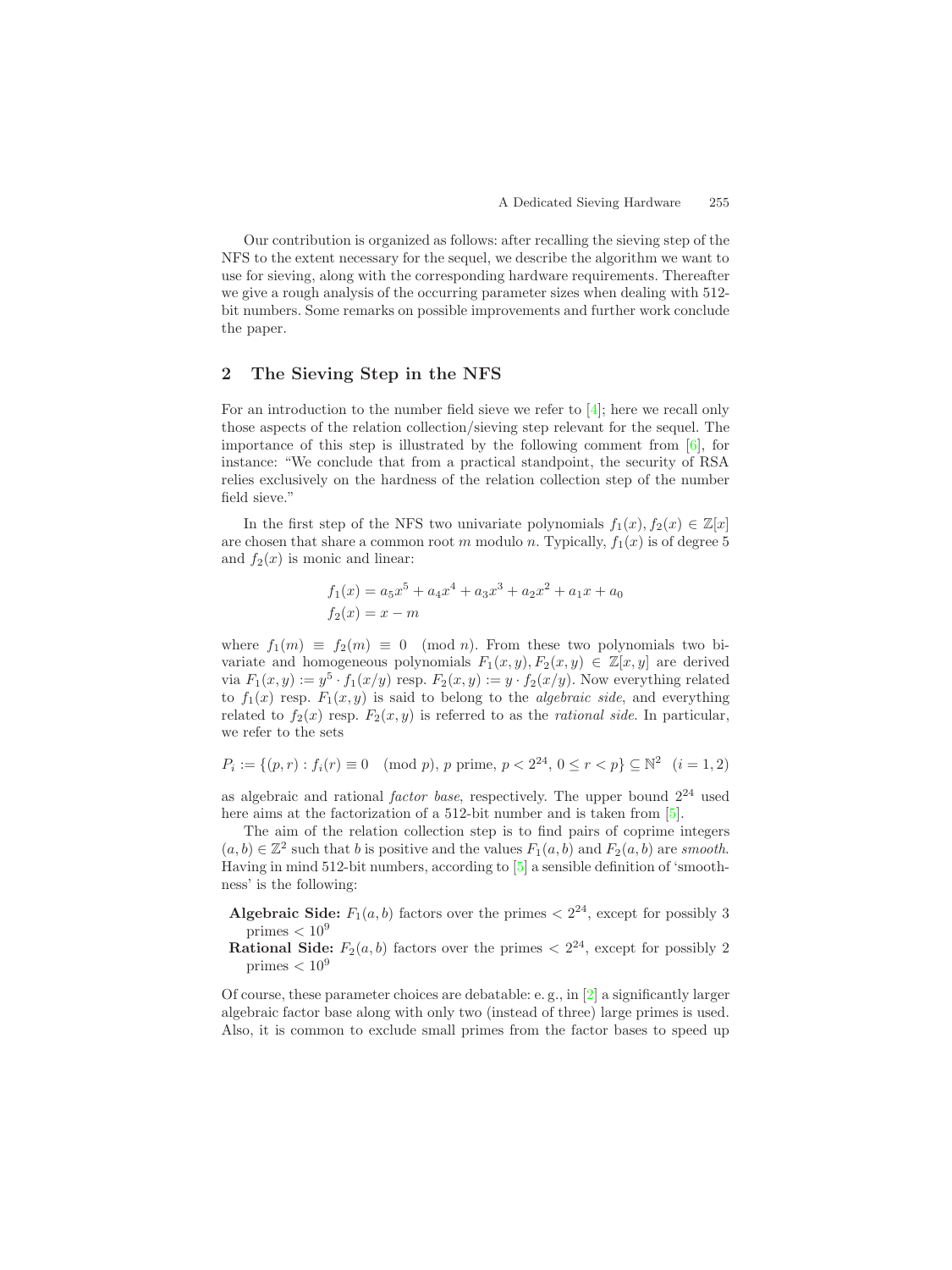<span id="page-2-1"></span>the sieving step (cf., e.g., [\[3\]](#page-11-5)). In Section [3](#page-2-0) we shall see that for the approach to sieving considered in this paper, such variations also prove useful.

For finding pairs  $(a, b)$  with  $F_1(a, b)$  and  $F_2(a, b)$  being smooth, typically some kind of sieving process is applied to a rectangular region  $-A \le a < A$ ,  $0 < b \leq B$  where  $A, B \in \mathbb{N}$ . Different techniques are available for organizing this sieving process. For sake of simplicity, here we focus on so-called *line sieving*; some comments on *special q sieving* are given in Section [5.](#page-10-0) Denoting by *T*1*, T*<sup>2</sup> appropriate threshold values for the algebraic and rational side, respectively, a rough outline of line sieving reads as follows:

```
b \leftarrow 0repeat
b \leftarrow b + 1for i \leftarrow [1, 2]s_i(a) \leftarrow 0 (∀a : −A ≤ a < A)
  for (p, r) \leftarrow P_is_i(br + kp) \leftarrow s_i(br + kp) + \log_2(p) (\forall k : -A \leq br + kp < A)
for a ← {−A ≤ a < A : gcd(a, b) = 1, s<sub>1</sub>(a) > T<sub>1</sub>, and s<sub>2</sub>(a) > T<sub>2</sub>}
   check if both F_1(a, b) and F_2(a, b) are smooth
```
**until** enough pairs  $(a, b)$  with both  $F_1(a, b)$  and  $F_2(a, b)$  smooth are found

<span id="page-2-0"></span>E. g. in [\[5\]](#page-11-0) it is pointed out that in the last step of the main loop, i. e., when testing  $F_1(a, b)$  and  $F_2(a, b)$  for being smooth, it is computationally too expensive to use a simple trial-division over the primes in the factor base. The sieving device described below takes this problem into consideration: when reporting that some  $F_1(a, b)$  and  $F_2(a, b)$  values are smooth, also prime factors hereof that have been found during sieving are reported.

# **3 A Sieving Device**

### **3.1 Schimmler's Sorting Algorithm**

An essential algorithmic tool we will use for sieving is Schimmler's sorting algorithm: assume we are given an  $M \times M$  mesh of processing units  $(Q_{i,j})_{1 \leq i,j \leq M}$ where  $M := 2^n$  and each processing unit  $Q_{ij}$  stores some integer  $q_{i,j}$ . Then Schimmler's sorting algorithm can sort these  $M^2$  numbers in  $8M - 8$  'steps' according to any of the following orders on the indices  $(i, j)$  of the processing units  $Q_{i,j}$ :

**left-to-right:**  $(1, 1)$  ≤  $(1, 2)$  ≤  $\ldots$  ≤  $(1, M)$  ≤  $(2, 1)$  ≤  $\ldots$  ≤  $(M, M)$ **right-to-left:**  $(1, M)$  ≤  $(1, M − 1)$  ≤  $\ldots$  ≤  $(1, 1)$  ≤  $(2, M)$  ≤  $\ldots$  ≤  $(M, 1)$ snakelike:  $(1, 1)$  ≤  $(1, 2)$  ≤  $\ldots$  ≤  $(1, M)$  ≤  $(2, M)$  ≤  $(2, M - 1)$  ≤  $\ldots$  ≤  $(M, 1)$ 

A detailed explanation of this algorithm is given in  $[9, 1]$  $[9, 1]$  $[9, 1]$ , for instance. Here it is sufficient to recall an elementary 'step' of the algorithm: in analogy to the wellknown odd-even transposition sorting, in a single step each processing unit *Qij* communicates with exactly one of its horizontal or vertical neighbours. So let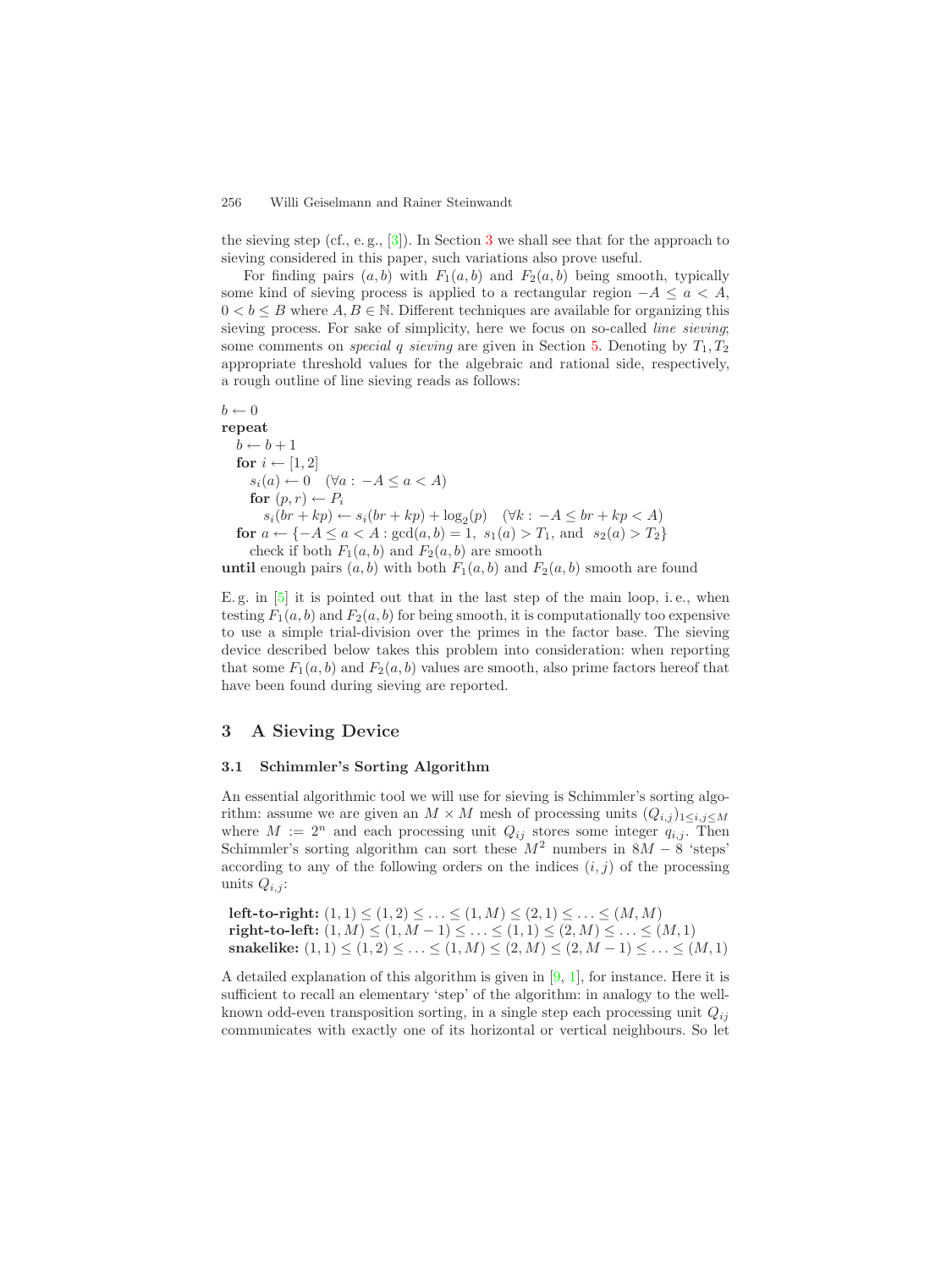<span id="page-3-1"></span> $\hat{Q}$ ,  $\tilde{Q}$  be two communicating processing units, and denote by  $\hat{q}$ ,  $\tilde{q}$  the integers stored in  $\hat{Q}$ ,  $\tilde{Q}$ , respectively. At the end of one 'elementary step' one of the two processing units, say  $\hat{Q}$ , must hold min $(\hat{q}, \hat{q})$  while the other one has to store the value  $\max(\hat{q}, \tilde{q})$ . To achieve this we can proceed as follows:

- 1.  $\hat{Q}$  sends  $\hat{q}$  to  $\tilde{Q}$ , and  $\tilde{Q}$  sends  $\tilde{q}$  to  $\hat{Q}$ . E. g., if the stored integers represent natural numbers  $\langle 2^{24} \rangle$ , this operation can be completed in one clock cycle via a unidirectional 24-bit bus in each direction.
- 2. Both  $\hat{Q}$  and  $\hat{Q}$  compute the boolean value *exchange* :=  $(\tilde{q} < \hat{q})$ . E.g., if  $\hat{q}$ and  $\tilde{q}$  are 24-bit numbers, this comparison can be done in one clock cycle.
- 3. If *exchange* evaluates to true, then  $\hat{Q}$  stores  $\tilde{q}$  and deletes  $\hat{q}$ . Analogously,  $\hat{Q}$ keeps  $\hat{q}$  and deletes  $\tilde{q}$ , in this case. If *exchange* evaluates to false, then both  $\hat{Q}$  and  $\hat{Q}$  keep their old values and delete the values received in the first step. Again, for 24-bit integers this operation does not require more than one clock cycle. In fact it is feasible to integrate this step into the previous one without requiring an additional clock cycle.

In summary, when dealing with natural numbers  $\langle 2^{24} \rangle$ , Schimmler's sorting algorithm enables us to sort  $M^2$  numbers in less than  $8M$  steps where each step takes 2 clock cycles. If pairs of integers  $(q, r)$  have to be sorted according to the size of *q*, this can easily be done within the same time. In Step 2 and Step 3 the bus is not used and thus can transmit *r*. On behalf of *exchange* this value is stored or ignored by the appropriate unit.

<span id="page-3-0"></span>Before applying these observations to the sieving step of the NFS, for sake of completeness, we would like to point out that the idea of making use of Schimmler's sorting algorithm within the sieving step is also mentioned (without further explanation) in [\[1,](#page-11-1) Section 5, 'Plans.'].

### **3.2 Sieving with a Fast Sorting Hardware**

For the ease of exposition we first describe the basic outline of our algorithm and postpone a more detailed discussion of the hardware requirements and the resulting performance to a separate paragraph.

**The Sieving Algorithm** Assume that in a precomputation step the factor bases  $P_1$  and  $P_2$  have been computed. For the moment we also assume that all primes that do not exceed some bound *S* are excluded from the two factor bases; for 512-bit numbers we may think of  $S = 2^{22}$ , i.e., the 295,947 smallest primes do not occur in  $P_1$  and  $P_2$ —of course we must not ignore that many small primes, and we will discuss later how to lower the bound *S*.

Now we load into each processing unit of the sorting network one of the  $|P_1| + |P_2|$  tuples  $(p, r, i) \in \mathbb{N}^2 \times \{1, 2\}$  with  $(p, r) \in P_i$ . In other words, each processing unit holds an element from one of the factor bases along with a flag *i* that indicates to which of the two factor bases the stored value belongs. For sake of simplicity let us assume that  $|P_1| + |P_2|$  coincides with the number  $M^2$  of processing units.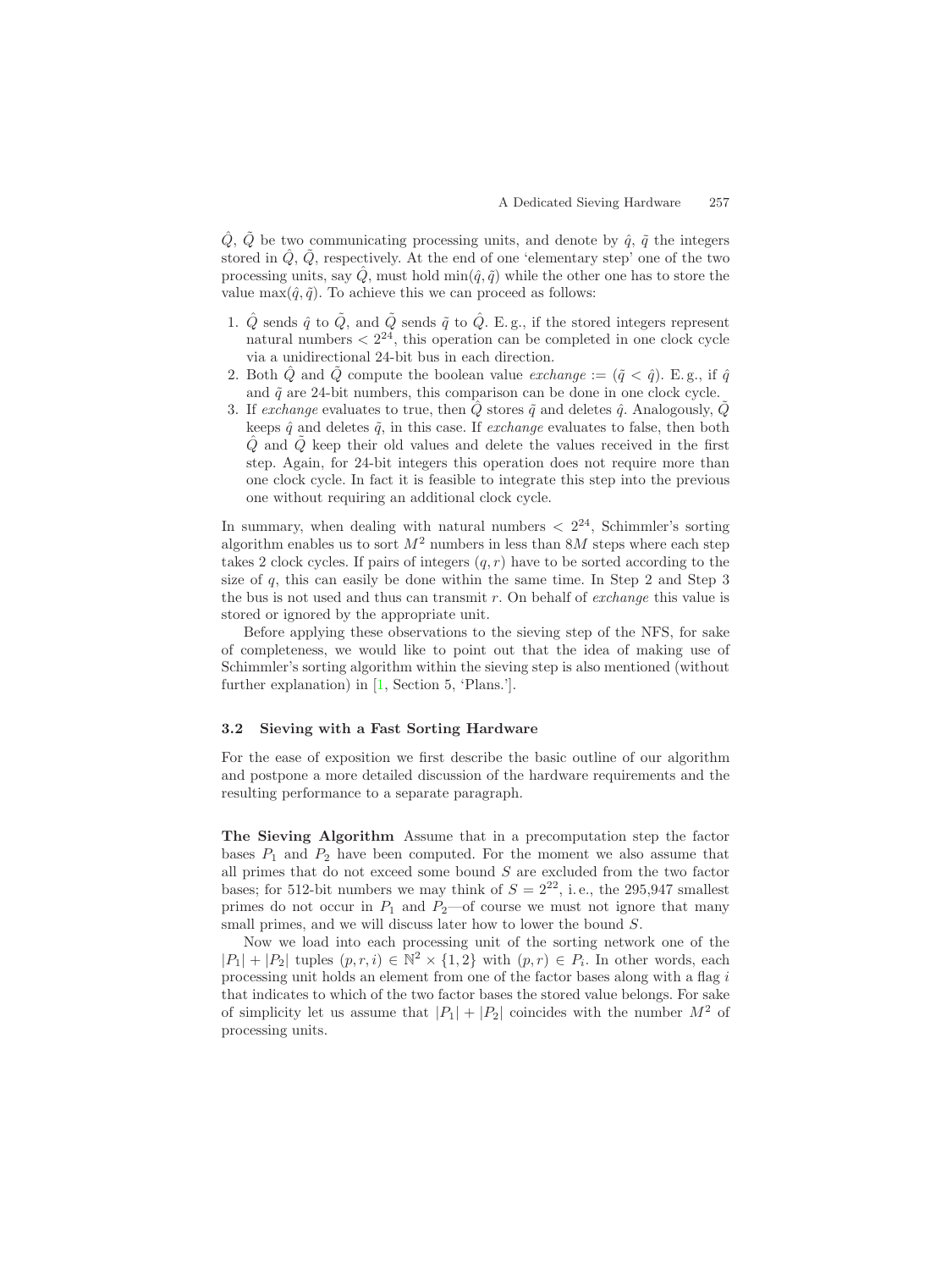For the actual sieving of an interval  $-A \le a \le A$  (with *b* fixed), at first we divide this interval into 2*A/S* subintervals, each of size *S* (throughout we assume that *S* | 2*A*). Then we know that for  $(p, r) \in P_1 \cup P_2$  arbitrary, each of these subintervals contains no more than one element  $\tilde{r}$  with  $r \equiv \tilde{r} \pmod{p}$ . Further on, for  $\tilde{a}$  an arbitrary number from a given subinterval and  $(p, r) \in P_i$ , the value  $|\log_2(p)|$  is added to  $s_i(\tilde{a})$  during line sieving if and only if  $\tilde{a} \equiv br \pmod{p}$  (*i* = 1, 2). The initial values stored in the processing units correspond to  $b = 1$ , and to identify potentially useful (*a,* 1)-pairs we first apply Schimmler's algorithm to 'collect equal residues', namely we perform the following computation:

(I) Sort the triples  $(p, r, i)$  in snakelike order (smaller values first) according to the following order:  $(p_0, r_0, i_0) < (p_1, r_1, i_1) \iff r_0 || i_0 < r_1 || i_1$ , where  $r_i$ ,  $|i_i|$  denotes the value obtained by concatenating the registers where  $r_j$  and  $i_j$  are stored.

Now all pairs  $(p, r)$  that share the same  $r$ - and  $i$ -values are neighbours of each other. Thus, all  $(p, r)$ -pairs that belong to the same factor base and that contribute a value  $\log_2(p)$  to the same counter  $s_i(-A+1\cdot r)$  during line sieving are neighbours. In Step (II)–(VI) we determine (by means of local computations) whether for both factor bases the value  $\sum_{p|(-A+r)} \lfloor \log_2(p) \rfloor$  (with *p* ranging over  $P_1$  resp.  $P_2$ ) exceeds the corresponding threshold value  $T_1$  resp.  $T_2$ . Within each sequence of identical *r*-values an *ok*-flag will be set if and and only if both threshold values are exceeded.

To do so, first of all each processing unit determines the approximate bit length of the currently stored prime number:

(II) Each processing unit initializes an internal counter  $c$  to  $\lfloor \log_2(p) \rfloor$  by counting the leading zeroes in  $p$  (where  $(p, r, i)$  is the currently stored value).

Next, for each sequence of equal *r*-values referring to the same factor base, we want to identify the first resp. last element of the sequence—in dependence of the stored factor base index *i*. The processing units holding these values play a distinguished role in the sequel.

(III) Each processing unit sends  $r||i$  to its two neighbours in the snakelike order. A processing unit with  $i = 1$  receives an  $r||i$ -value different from its own (from its successor) if and only if it is the last one in a sequence of equal  $r||i$ -values. Analogously, processing units with  $i = 2$  can decide whether they are at the beginning of a sequence of equal *r*-values with  $i = 2$ .

For each sequence of *r*-values we want to compute  $\sum_{p|(-A+r)} \lfloor \log_2(p) \rfloor$  for *p* ranging over the primes in the algebraic and the rational factor base, respectively:

(IV) Each processing unit not at the end of an  $r$ -sequence  $(i = 1)$  or not at the beginning of an *r*-sequence  $(i = 2)$ , sends its  $|\log_2(p)|$ -value *c* to its neighbours in the snakelike order. Further on, these processing units receive and store the *c*-value from their predecessor  $(i = 1)$  resp. successor  $(i = 2)$ . Processing units at the end of an  $r$ -sequence  $(i = 1)$  or at the beginning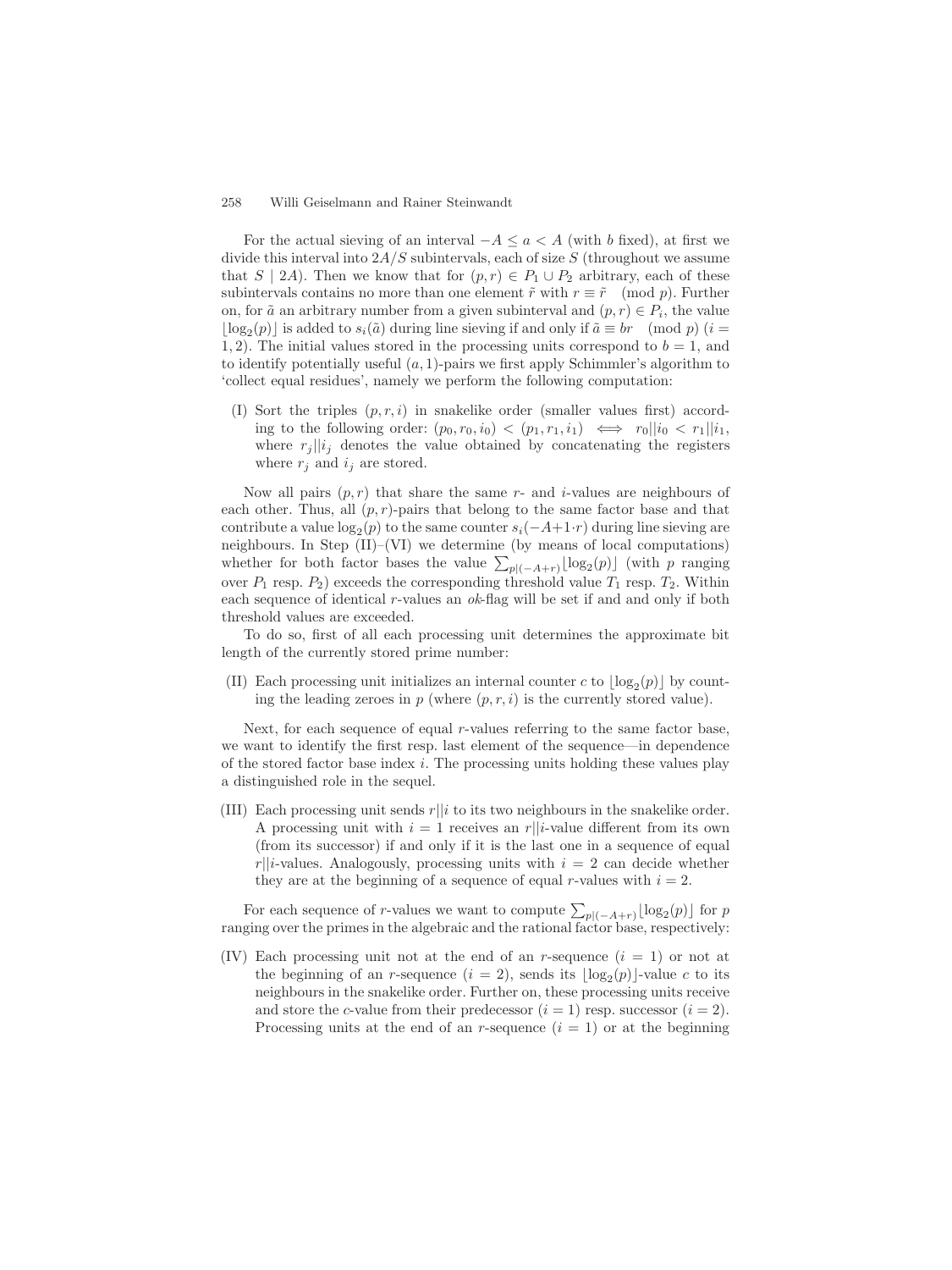of an  $r$ -sequence  $(i = 2)$  send 0 and add the value received from their predecessor resp. successor to their current counter *c*.

Depending on the expected maximal number of prime divisors of the  $F_i(a, b)$ within a factor base, this step is repeated several times (for 512-bit numbers say  $\approx 10$ ).

Due to the order used during sorting in Step (I), for an *r*-value that occurs both with factor base index  $i = 1$  and  $i = 2$ , the two processing units storing  $\sum_{p|(-A+r)} \lfloor \log_2(p) \rfloor$  with *p* ranging over *P*<sub>1</sub> and *P*<sub>2</sub> respectively, are neighbours.<br>Consequently, for deciding whether the value  $-A+r$  belongs to a potentially useful  $(a, 1)$ -pair, these two processing units compare their counter  $c$  with the corresponding 'smoothness threshold' *Ti*; these threshold values are identical for all processing units and adapted for new *a*-subintervals (through an external signal) if required.

(V) The processing units that summed up the  $\lfloor \log_2(p) \rfloor$ -values in their counter *c* compare *c* with the corresponding threshold value  $T_i$ . If  $c > T_i$  then a flag *ok* is set to 1, otherwise *ok* is set to 0.

Thereafter, in case of factor base index  $i = 1$ , the stored  $ok||r$ -value is sent to the successor. Dually, for  $i = 2$  the stored *ok*||*r*-value is sent to the predecessor. Finally, the stored *ok*-value is left unaltered, if the stored *ok*||*r*-value coincides with the received one, otherwise *ok* is set to 0.

Hereafter, the *ok*-flags of the two processors 'in the middle of an *r*-sequence' are set if and only if both smoothness conditions are met, i. e., a potentially useful  $(a, 1)$ -pair has been found. As we do not want to loose the prime factors found during sieving, we next broadcast these (identical) *ok*-flags to all elements of the corresponding *r*-sequence:

<span id="page-5-0"></span>(VI) Repeating Step (III) with the roles of  $i = 1$  and  $i = 2$  interchanged, the processing units with  $i = 1$  notice whether they are at the beginning of an *r*-sequence. Dually, for  $i = 2$  the end is recognized. These 'border units' send 0 in the sequel to ensure that only the correct

prime factors are marked. The other processing units send their *ok*-flag. The processing units with  $i = 1$  receive and store the *ok*-flag from their successor and those processing units with  $i = 2$  from their predecessor. Similarly as in Step (V), in dependence on the number of expected prime factors, this operation is repeated several times.

At the end of Step (VI) exactly those  $(p, r, i)$ -triples are marked with  $ok = 1$ that we want to have as output to examine the smoothness of  $F_1(-A + r, 1)$ and  $F_2(-A + r, 1)$  in more detail:

(VII) To output the marked triples, we sort in snakelike<sup>[1](#page-5-0)</sup> order (larger values first) according to the following order:  $(p_0, r_0, i_0, ok_0) < (p_1, r_1, i_1, ok_1) \iff$ 

 $1$  left-to-right or right-to-left would work as well here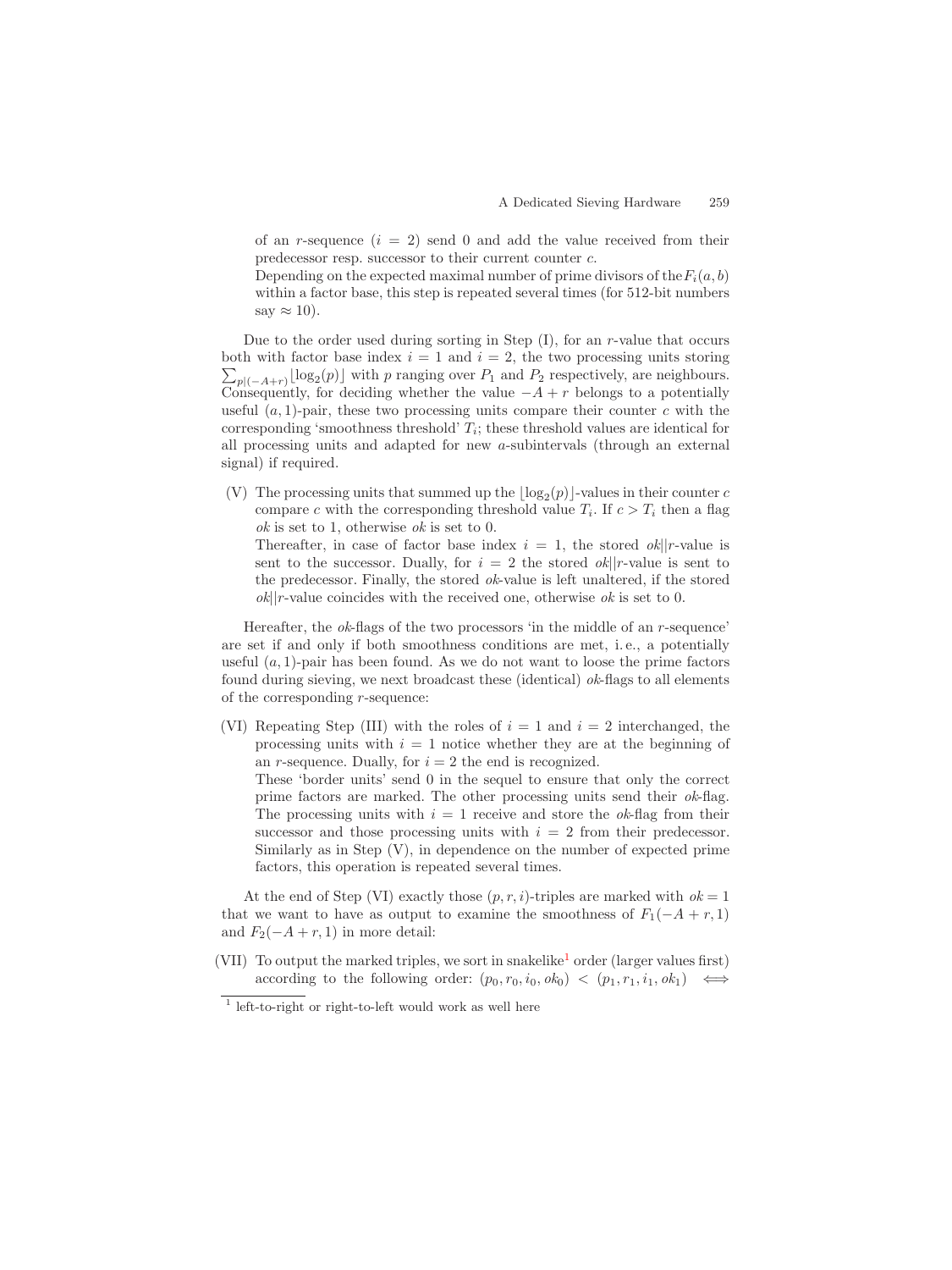$ok_0||r_0 \, \langle \, \phi k_1||r_1$ . Then, depending on the maximal number of 'hits' expected, a fixed part of the processing units writes their  $(p, r, i, ok)$ -values in parallel into the output buffer.

As there are only very few hits expected within one subinterval of size *S*, this step can be simplified: first sort the columns according to the order above; thereafter with high probability all marked triples are within the first few rows (for 51[2](#page-6-0)-bit numbers say  $\approx 4$ )<sup>2</sup>. Next, we sort these first few rows left-to-right, and write them into an output buffer—possibly several rows in parallel.

The output will serve as basis for more precise smoothness tests discussed in Section [4.](#page-8-0) Here we focus on the problem of how to continue with the sieving of the next subinterval once the first subinterval  $[-A, \ldots, -A + S - 1]$  has been sieved as described above. For passing to the next subinterval each processing unit must adapt its *r*-values to the new start  $-A + S$  of the sieve subinterval. This can be done with simple 'local' computations, i. e., *there is no need to load new data into the mesh*. At this we exploit that all processed prime numbers are larger than the length *S* of the sieving interval:

(VIII) Each processing unit performs the following operation: *r* is replaced by  $r - S$ , and in case of  $r - S < 0$  the prime *p* is added.

<span id="page-6-0"></span>Now we are in essentially the same position as before Step (I), but now the processing units are initialized for sieving an interval of length *S* that starts at −*A* + *S*. Consequently, we apply the Steps (I)–(VIII) again, and continue in this way until the complete interval  $-A \le a < A$  of *a*-values has been sieved.— Without having to load new data into the mesh. Once the complete interval has been processed, the current value of *b* must be increased by 1. For doing so, new data is loaded into the network: in analogy to the case  $b = 1$ , each processing unit is initialized with a triple of the form  $(p, b \cdot r \pmod{p}, i)$  where  $(p, r) \in P_i$ . In this way the sieving is continued until enough coprime values  $a, b$  with  $F_1(a, b)$ and  $F_2(a, b)$  being smooth are found.

We are still left to explain in more detail how the smoothness testing is actually done; in particular all prime numbers  $\leq S$  have not been taken into account so far. But before dwelling onto this topic, we take a more detailed look on the hardware characteristics and the possible performance of the above device when dealing with 512-bit numbers.

**Hardware Requirements** To analyze the technical limits of the above algorithm we first estimate the number of transistors required for one processing unit when dealing with 512-bit numbers. Each of these units requires

2 registers with 24 bit each  $(p, r)$ ,

<sup>&</sup>lt;sup>2</sup> For the very few subintervals with  $|a|, |b|$  very small a different procedure should be used, as otherwise too many useful candidates might be lost. This part is so small, however, that even a few hours on a normal PC are sufficient to take care hereof.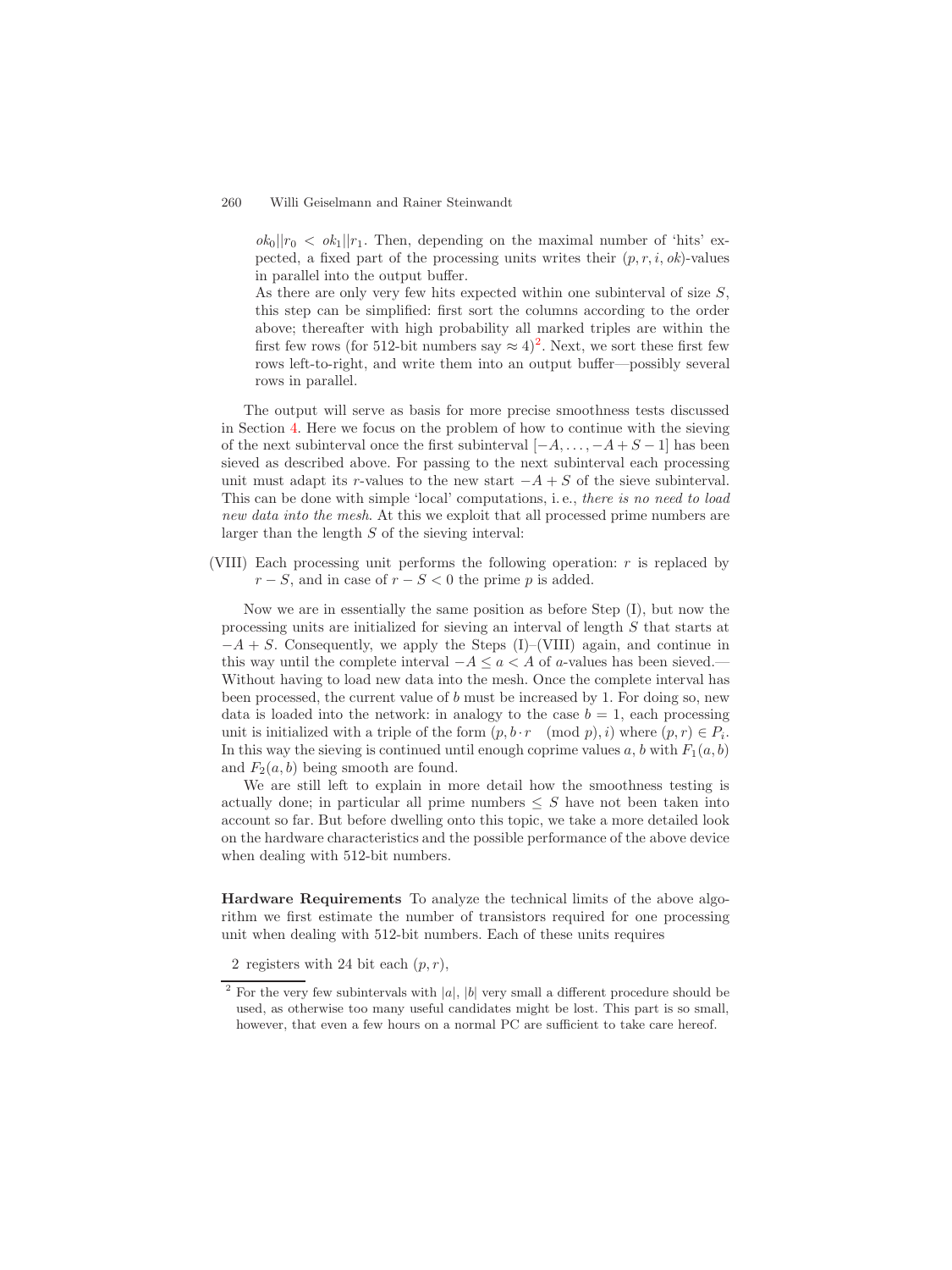- <span id="page-7-0"></span>1 adder/compare unit for 25-bit numbers,
- 2 registers with 1 bit each (*i, ok*),
- 3 registers with 8 bit each  $(c, T_1, T_2)$ , and
- 2 unidirectional 25-bit connections with each of the 4 neighbours; one to send and one to receive data

to perform the algorithm above. One D Flip-Flop can be realized with 8 transistors, and an adder of the appropriate size with about 40 transistors per bit. In total, around 1600 transistors are required for these basic elements. Together with 4 multiplexers for the 25-bit connections (4 transistors per bit each) and the additional program-logic, e. g., to store internal states like first/last unit in a sequence of equal *r*-values, we estimate the number of transistors required per processing unit as 2500 transistors. (In  $\lceil 6 \rceil$  a slightly simpler unit was assumed to need 2000 transistors.) Within each cell only a very small program logic is required; most commands determine how to set the multiplexers and are identical within one row resp. column. These commands can be generated outside the square area of processing units and distributed through a couple of connections. The only part of the procedure that requires more logic within the units is the calculation of  $log_2(p)$ ; it might be more efficient to store and communicate this 8-bit value through the complete calculation.

With current  $0.13 \mu$ m technology (used for the Intel Pentium 4 "Northwood" processor) more than 400,000 transistors and thus at least 160 processing units fit on 1 mm<sup>2</sup>. On the square area of a wafer with 200 mm diameter 3.2 million units can be placed; on a 300 mm wafer, as used for the Pentium 4 'Northwood' processor, 7.2 million processing units fit. Thus it is certainly possible to produce a mesh of  $2^{11} \times 2^{11}$  processing units with current technology.

This estimation does not take into account the problem of defective cells. Additional rows and columns and some logic have to be added to the layout to bypass complete rows and columns with defective units. On a 300 mm wafer there should be enough space left to take care of this problem.

**Performance** If a mesh with  $M^2 = 2^{22}$  processing units is given we want to analyze its use for the sieving step in the NFS for a 512-bit number. The size of the factor bases and the regions to be sieved are taken from [\[5\]](#page-11-0) to easily compare the suggested hardware with the version of the TWINKLE device adapted for the NFS.

With subintervals of length  $S = 2^{22}$ , on a mesh with  $2^{22}$  processors a large part of the factor bases, namely all pairs  $(p, r) \in P_i$   $(i = 1, 2)$  with  $2^{17} < p < 2^{24}$ , can be processed in the form described in Section [4:](#page-8-0) for all these primes the triples  $(k \cdot p, r + (l - 1) \cdot p, i)$  with  $1 \leq l \leq k := \lceil 2^{22}/p \rceil$  are stored. In summary, then 2*,* 025*,* 624 processors are needed for the rational factor base and about the same number for the algebraic factor base. The  $12,251$  primes smaller  $2^{17}$  have to be processed by the trial division pipeline described in Section [4.](#page-8-0)

With a conservative estimation the mesh can be expected to work at a clock rate of 500 MHz; the communication across the border of the wafer is slower by a factor 4. Using a 48-bit I/O bus for loading the data for the  $2^{22}$  cells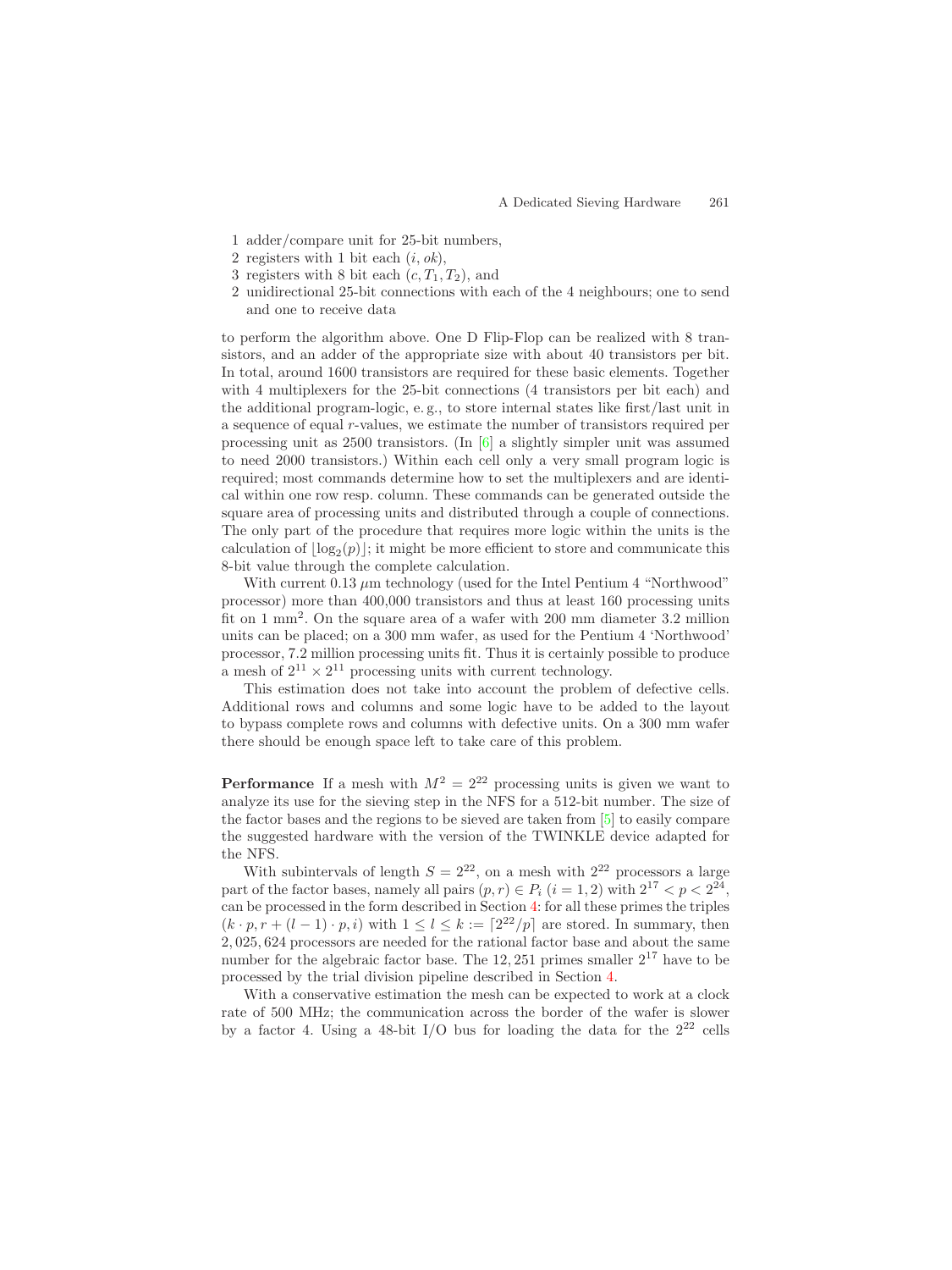<span id="page-8-1"></span>sequentially onto the wafer requires  $2^{24}$  clock cycles or 0.034 seconds; with  $4 \cdot 48$ I/O pins this initialization can be finished in less than 0.01 seconds.—If an additional powerful (standard) processor and 32 MB of memory are placed on the remaining  $\approx 35\%$  of the wafer outside the square area, this operation can be speeded up significantly.

Schimmler's sorting algorithm has to be performed in Step (I) and requires about 8*M* steps with 2 clock cycles each. The reduced version in Step (VII) works with about 2*M* steps. The rest of the algorithm, Steps (II)–(VI) and (VIII) require a small fixed number of clock cycles (less than 100) and are neglected for the following estimations.

For  $M = 2^{11}$  an interval of length  $S = 2^{22}$  can be sieved within  $20 \cdot 2^{11}$  clock cycles. A line of the sieving region required for factoring a 512-bit number with the NFS has a length of  $1.8 \cdot 10^{10}$ ; it can be sieved in 4292 runs of the above algorithm within 0.36 seconds. The modified TWINKLE device with 2 LEDs per cell, working at a clock rate of 10 GHz, requires 1.8 seconds for the same interval or 18 seconds, when working at the lower speed of 1 GHz; there are about 10 wafers with 6 inches ( $\approx 152$  mm) required for this TWINKLE architecture.

To sieve the complete region necessary for the 512-bit factorization,  $9 \cdot 10^5$ such lines are required and can be processed in less than 4 days with the device described here.

Alternatively, a different (slower) setting of the parameters can be chosen to reduce the false alarms by allowing only two large primes on the algebraic side instead of three (cf. [\[2\]](#page-11-4)). In this case the computing time of the further processing (like trial division and checking for large primes) is reduced. To find still enough relations one has to increase the size of the algebraic factor base. This can be achieved if the size of the subinterval in the above procedure is reduced to  $S := 2^{21}$ : in the  $2^{22}$  processing units the part of the factor bases related to the primes p with  $2^{16} < p < 2^{24}$  can be stored analogously as above. Then 1*,* 577*,* 786 processors are required for the rational factor base and about the same number for the algebraic factor base related to the primes  $\langle 2^{24} \rangle$ . The remaining 1*,* 030*,* 000 processors can be used to deal with the 985*,* 818 primes up to  $2^{25}$ . In this setting only 6542 primes smaller  $2^{16}$  have to be taken into account for the trial division pipeline, and the size of the algebraic factor base has nearly doubled. Compared to the previous parameters the time for sieving has increased by a factor 2 to less than 8 days.

### <span id="page-8-0"></span>**4 Handling Small Primes and Testing Smoothness**

The assumption that the mesh handles only primes  $p > S$  is overnecessarily restrictive. If we are willing to dedicate more than one processing unit to a pair  $(p, r) \in P_1 \cup P_2$ , then at least primes that are not 'much' smaller than *S* can be dealt with: let  $(p, r) \in P_1 \cup P_2$  and  $k \in \mathbb{N}$  minimal with  $k \cdot p > S$ . Then we use k processing units for representing the triple  $(p, r, i)$  where the  $l^{\text{th}}$  unit  $(1 \leq l \leq k)$ holds the value  $(k \cdot p, r + (l - 1) \cdot p, i)$ . Note here that this approach introduces an inaccuracy into the summation of the  $\lfloor \log_2(p) \rfloor$ -values: if we proceed during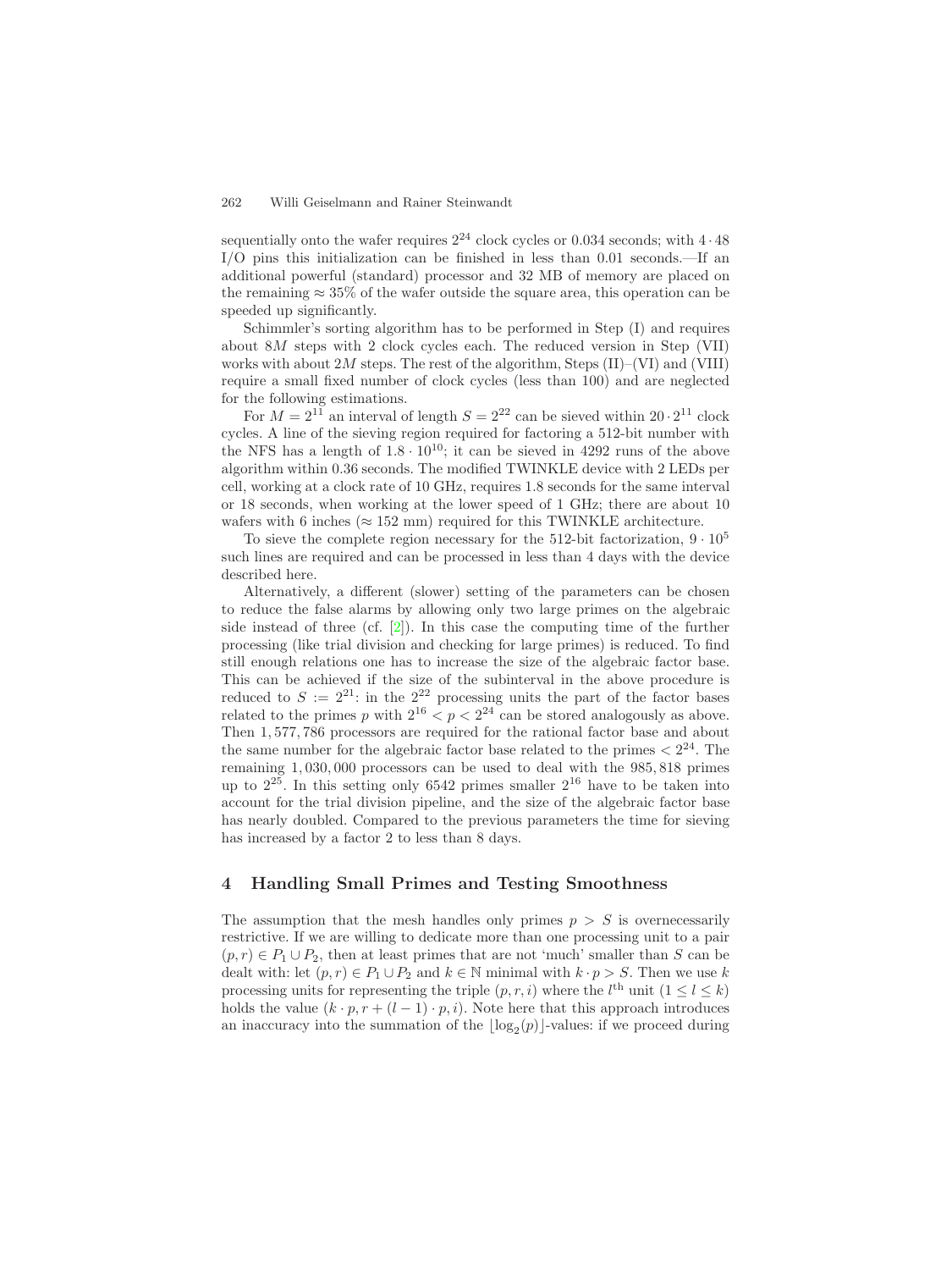the summation as described in Section [3.2,](#page-3-0) we essentially add  $|\log_2(kp)|$  instead of  $\log_2(p)$ . If one is not willing to accept this inaccuracy, one may think of adding a fourth component to the triples  $(k \cdot p, r + (l-1) \cdot p, i)$  to store the value  $\lfloor \log_2(p) \rfloor$ . Of course, whenever two processing units exchange their currently stored values throughout Schimmler's sorting algorithm, the additional fourth component must also be taken care of then. To do so without sacrificing time, one can use a broader bus between the processing units. E.g., if  $|\log_2(p)|$  is represented with 8 bits, then 4 extra bits on the bus are sufficient to transmit this value within two clock cycles.—Step (II), and therewith also parts of the program logic, obviously become superfluous when  $|\log_2(p)|$  is stored explicitly.

Using  $S = 2^{22}$ , on the rational side all 1,065,620 primes *p* with  $2^{17} < p < 2^{24}$ can be represented with 2,025,624 processing units in this way.—And analogously on the algebraic side. Using  $S = 2^{21}$ , the 1,071,329 primes *p* with  $2^{16} < p < 2^{24}$ on the rational side can be handled with 1,577,786 processing units. But even with the modification just described, for  $S = 2^{22}$  resp.  $S = 2^{21}$  so far we still ignore the smallest 12,251 resp. 6,542 prime numbers; these remaining primes can be dealt with in a 'trial division pipeline':

Once the sieving of a subinterval is completed, the output of the sieving device tells us promising  $(a, b)$ -pairs (note that the *a*-value corresponding to a  $(p, r, i)$ )triple of the output is given by  $a = -A + (u-1) \cdot S + r$  with  $u \ge 1$  denoting the number of the subinterval sieved). A separate processor reads the output buffer of the sieving device and stores *a* and *b* along with the corresponding  $(p, i)$ -values found during sieving, if  $gcd(a, b) = 1$  holds.

If in the earlier  $\log_2(p)$ -summation the inaccuracies—due to multiples  $j \cdot p$  have not been taken into account, this processor can also recompute the sum of the logarithms of the potential prime factors in each factor basis and compare them with the corresponding threshold value  $T_i$ . In this way the number of candidates that have to be explored in more detail can be reduced. For all (*a, b*) pairs that passed the tests so far, the result of the two  $\log_2(p)$ -summations is appended to the already stored list of prime factors of the  $F_i(a, b)$ . The values  $F_1(a, b)$  and  $F_2(a, b)$  are also stored and passed to a 'trial division pipeline' that divides out small prime factors (in the above example with  $S = 2^{22}$  resp.  $S = 2^{21}$  the first 12,251 resp. 6,542 primes have to be dealt with here): this device has a simple pipeline structure where in each step of the pipeline a small prime factor is divided out if this divisor is actually present, and the result is passed on to the next stage of the pipeline. For very small primes one may also devote several stages of the pipeline to one prime factor; e. g., to divide out all powers of 2 up to  $2^7$  one can use three division units that try to divide out  $2^4$ ,  $2^2$ , and  $2^1$ , respectively.

The output of this pipeline is forwarded to a processor that determines the bit length of the result and subtracts the corresponding  $\log_2(p)$ -sum hereof. (Note that by construction the output of the division pipeline alternately refers to the algebraic and rational side, and the algebraic and rational  $|\log_2(p)|$ -sum have been stored right before passing  $F_1(a, b)$ ,  $F_2(a, b)$  into the division pipeline.) If the obtained value is too large for being the length of a number consisting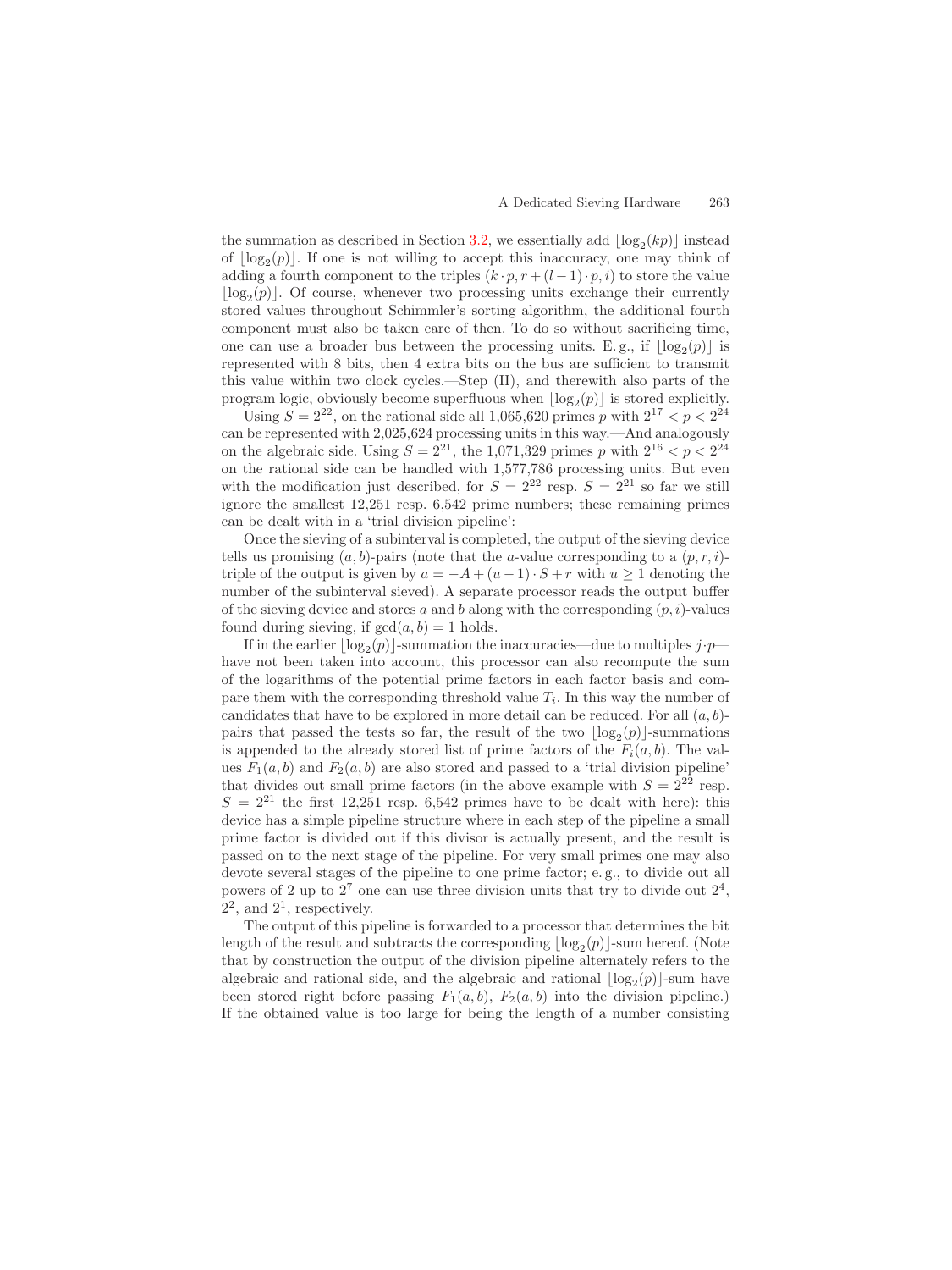of two resp. three large primes, the candidate pair  $(a, b)$  is not processed any further—in the corresponding table entry a 'to do' flag will be set to zero in this case. Otherwise the factors  $\tilde{F}_1$  and  $\tilde{F}_2$  of  $F_1(a, b)$  and  $F_2(a, b)$  obtained from the division pipeline are appended to the table entry for  $(a, b)$  and the table entry is marked by setting a 'to do' flag.

While the two processors before and after the division pipeline fill the table row by row in this way, the entries marked with 'to do' will be processed by several additional processors (working in parallel) as explained in a moment. In particular the processing of these entries—which might, e. g., be done by a PC network—has to be fast enough so that at the time when the table would be full, a wrap around is possible; entries already processed will then have a reset 'to do' flag.

As indicated already, the actual factorization of  $F_1(a, b)$  and  $F_2(a, b)$  is performed by several additional processors. These processors are assumed to be able to do long integer arithmetics: they look for set 'to do' flags in the table, read out the table entry and reset the 'to do' flag. Now the  $F_i$  values are divided by all prime factors that have been found during sieving. Finally, the resulting cofactor is checked for being composed of only two or three primes. If this is the case, the small factors removed by the division pipeline will have to be recovered—say by factoring the values  $F_i(a, b)/\overline{F}_i$  (*i* = 1, 2) with trial division. Once a complete  $(a, b)$ -pair has been processed (and if necessary the resulting factorizations been written in an output buffer), the next table entry with set 'to do' flag is looked for and processed.

Although several details are ignored in the above discussion, we think it gives ample evidence that neglecting smaller prime values during the actual sieving does not provide fundamental difficulties. In fact, for 512-bit numbers one might think about locating the division pipeline and the supporting processors (possibly including the hardware that provides the  $(p, (b \cdot r) \mod p, i)$ -triples to be loaded into the processing units) on the same 300 mm wafer as the actual sieving circuit.

# <span id="page-10-0"></span>**5 Improvements and Further Work**

The sieving device described above is certainly not optimal, and several questions seem worth to be explored. We would like to mention some interesting issues here:

**–** A crucial point is the reinitialization of the device when incrementing *b*. In particular, if one thinks about implementing so-called *q* sieving (instead of line sieving) this point becomes important, as here the *a*-intervals are shorter. If one is willing to store the initial *r*-values and to add some additional hardware for an externally controlled shift-and-add procedure, updating the *b*-values should be possible within  $\approx 100$  clock cycles (in parallel in each processing unit). Of course, the additionally stored *r*-value also has to be taken care of during the sorting.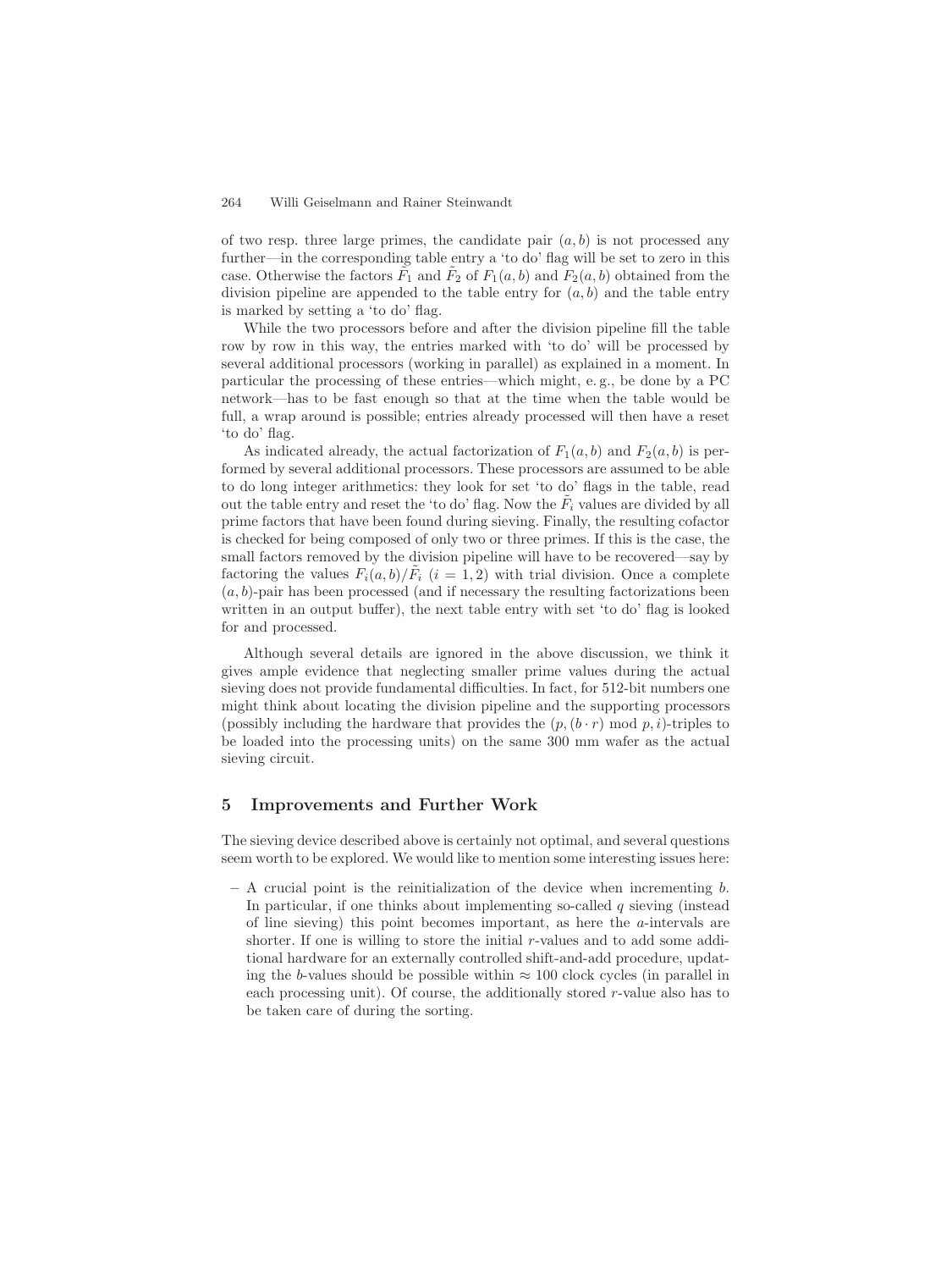- **–** A well-known optimization of the line-sieving procedure that is exploited in normal PC implementations is to exclude sieving regions with both *a* and *b* even. Assuming w. l. o. g. the numbers *A* and *S* to be even one can think of increasing the bit size of the processed numbers by one and using a similar trick in the above device: whenever *b* is even, we subtract *S* twice (and if necessary add 2*p*) to get into the next subinterval.
- **–** Also the question of scalability should be explored further, as the above design exploits that the complete sieving circuit is located on a single wafer.

# **6 Conclusions**

We have described a dedicated hardware for supporting the sieving step in factoring algorithms like the NFS. The given rough analysis for the case of 512-bit numbers gives evidence that it might be feasible to manufacture such a circuit on the basis of a standard wafer, and that such an approach could possibly be preferable to the optoelectronic approach used for the TWINKLE device.

# **Acknowledgement**

<span id="page-11-1"></span>We are indebted to an anonymous referee for various valuable comments on the original manuscript.

### <span id="page-11-4"></span>**References**

- [1] Daniel J. Bernstein. Circuits for Integer Factorization: a Proposal. At the time of writing available electronically at http://cr.yp.to/papers.html#nfscircuit, 2001. [254,](#page-0-0) [256,](#page-2-1) [257](#page-3-1)
- <span id="page-11-5"></span>[2] Stefania Cavallar, Bruce Dodson, Arjen K. Lenstra, Walter Lioen, Peter L. Montgomery, Brian Murphy, Herman te Riele, Karen Aardal, Jeff Gilchrist, Gérard Guillerm, Paul Leyland, Joël Marchand, François Morain, Alec Muffet, Chris Putnam, Craig Putnam, and Paul Zimmermann. Factorization of a 512-bit RSA Modulus. In Bart Preneel, editor, *Advances in Cryptology — EUROCRYPT 2000*, volume 1807 of *Lecture Notes in Computer Science*, pages 1–18. Springer, 2000. [255,](#page-1-0) [262](#page-8-1)
- <span id="page-11-3"></span><span id="page-11-0"></span>[3] Marije Elkenbracht-Huizing. An Implementation of the Number Field Sieve. *Experimental Mathematics*, 5(3):231–253, 1996. [256](#page-2-1)
- [4] Arjen K. Lenstra and Jr. Hendrik W. Lenstra, editors. *The development of the number field sieve*, volume 1554 of *Lecture Notes in Mathematics*. Springer, 1993. [255](#page-1-0)
- <span id="page-11-2"></span>[5] Arjen K. Lenstra and Adi Shamir. Analysis and Optimization of the TWINKLE Factoring Device. In Bart Preneel, editor, *Advances in Cryptology — EURO-CRYPT 2000*, volume 1807 of *Lecture Notes in Computer Science*, pages 35–52. Springer, 2000. [254,](#page-0-0) [255,](#page-1-0) [256,](#page-2-1) [261](#page-7-0)
- [6] Arjen K. Lenstra, Adi Shamir, Jim Tomlinson, and Eran Tromer. Analysis of Bernstein's Factorization Circuit. At the time of writing available electronically at http://www.cryptosavvy.com/mesh.pdf, 2002. [254,](#page-0-0) [255,](#page-1-0) [261](#page-7-0)